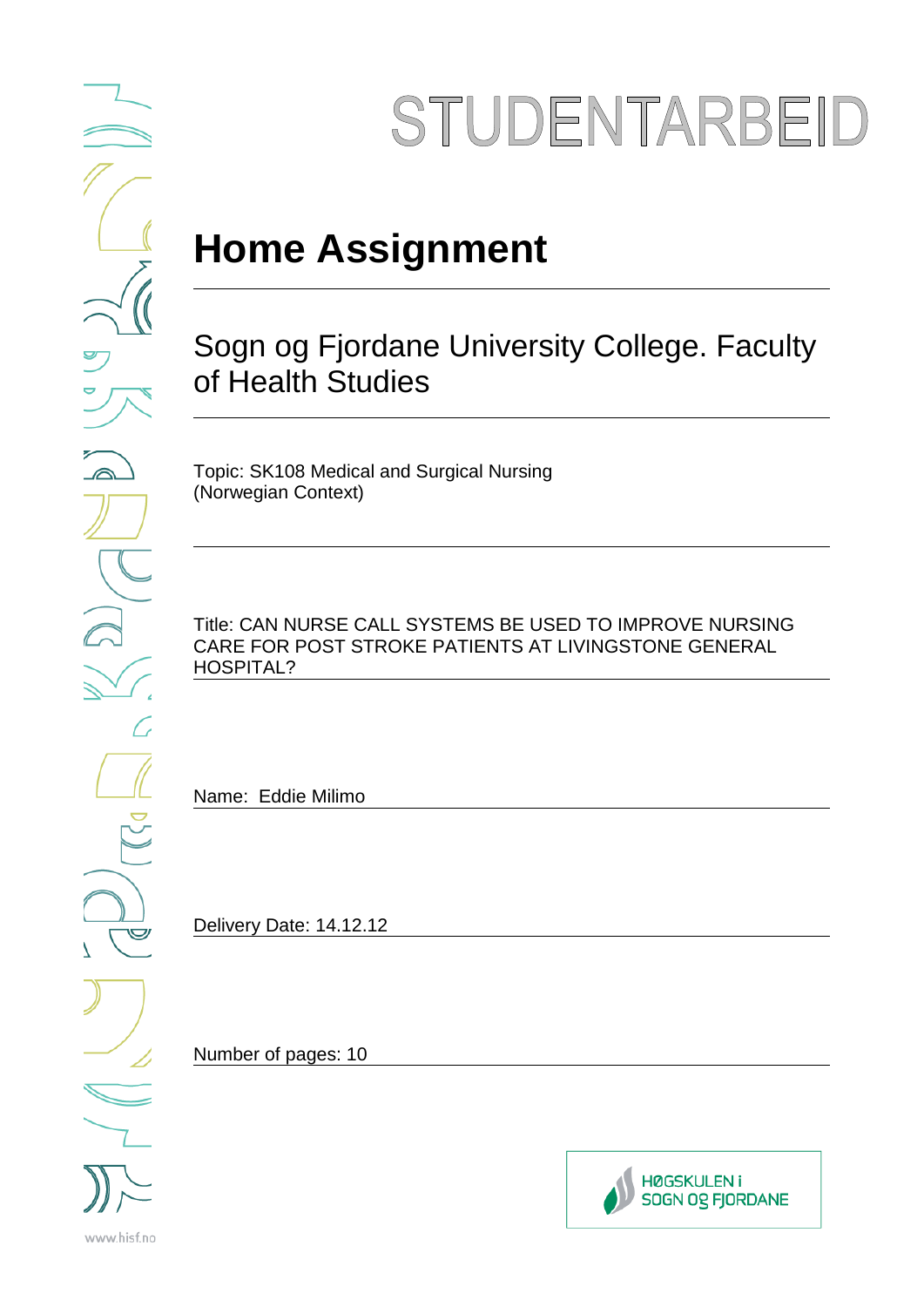#### **Table of Contents**

| <b>Content:</b> | <b>Page Number</b> |
|-----------------|--------------------|
|                 | $\mathbf{1}$       |
|                 | $1 - 2$            |
|                 | $3 - 4$            |
|                 | 4                  |
|                 | $5 - 7$            |
|                 | $7 - 8$            |
|                 | 8                  |
|                 | $9-10$             |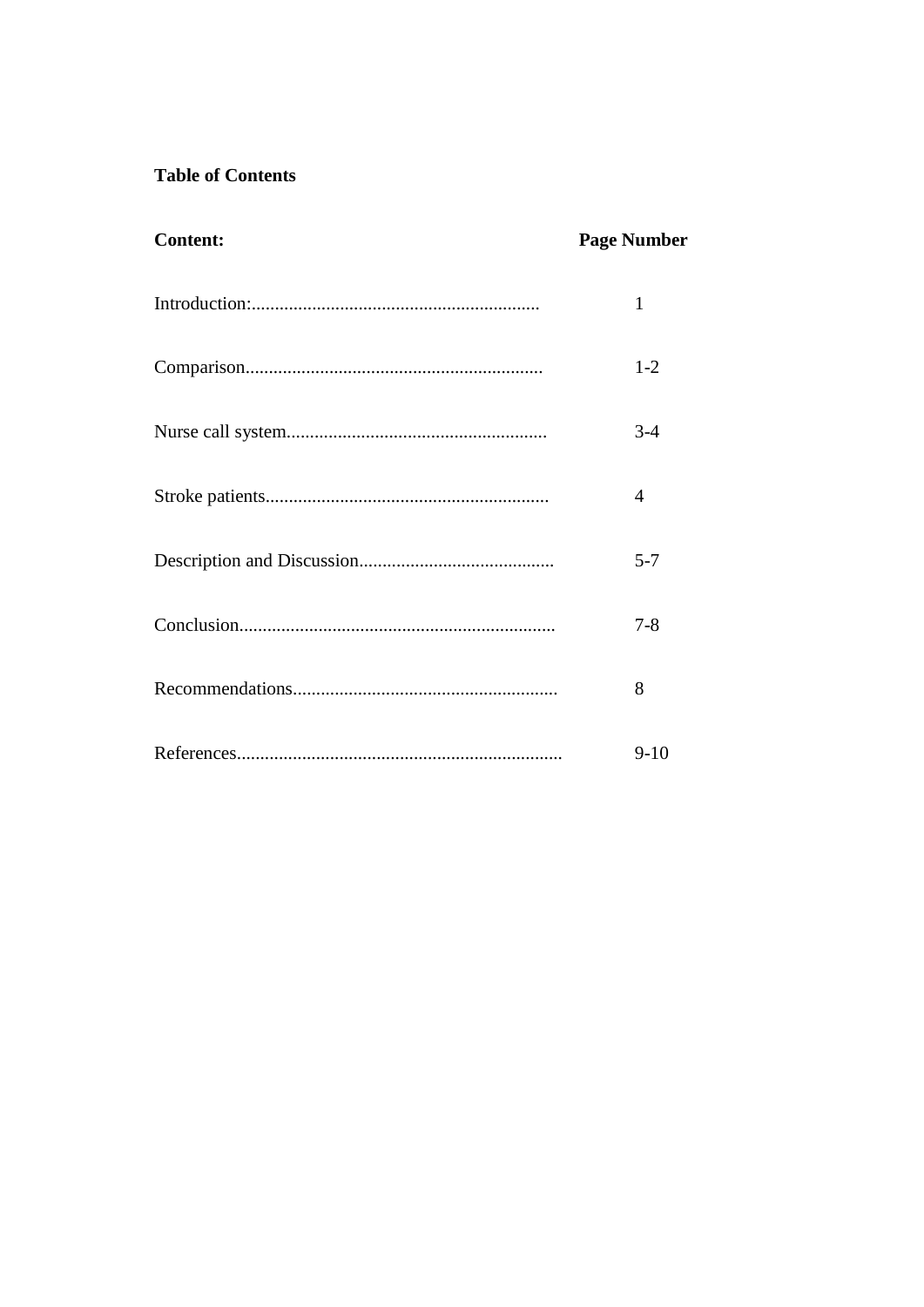#### **INTRODUCTION**

Effective patient and staff communication is pivotal to the provision and continuity of quality patient care as well as to patient and staff satisfaction and effective use of nursing time (Miller, 1997). To achieve this, many hospitals in developed countries like Norway have adopted the use of technologies, such as nurse call systems.

During the time the author was under practical placement in the Neurology and Rehabilitation ward at Førde Central Hospital on a nurses' exchange program between Norway and Zambia, he was privileged to witness how the nurse call system helped to improve nursing care, prevention of falls and positive outcomes for stroke patients. The aim of this study is to discuss how the nurse call system may help to improve nursing care and prevention of falls for stroke patients and if it can be used at Livingstone General Hospital to help nurse post stroke patients. The author will compare the nursing care for post stroke patients between Zambia and Norway and then critically look at how the use of the nurse call systems may help to improve nursing care and prevention of falls for post stroke patients. The author will also bring relevant literature and personal experiences into this text with regard to the nurse call system and nursing stroke post patients.

#### **COMPARISON**

Livingstone general hospital is a public hospital located in southern province of Zambia. It is a second level hospital that serves as a reference point for all the hospitals in the region. Conditions that are treated at the hospital include medicine, surgery, gynecology/obstetrics, pediatrics, dental and ophthalmology. The hospital also has a physiotherapy department that helps in rehabilitation of patients. A typical medical ward at the hospital is divided into two bays. Patients are grouped and nursed according to the type of condition they have, with the most critically ill being nearer to the nurses' bay. The hospital has an acute ward but once patients are stable, they are transferred to either medical or surgical ward for continued treatment and nursing care, and this applies to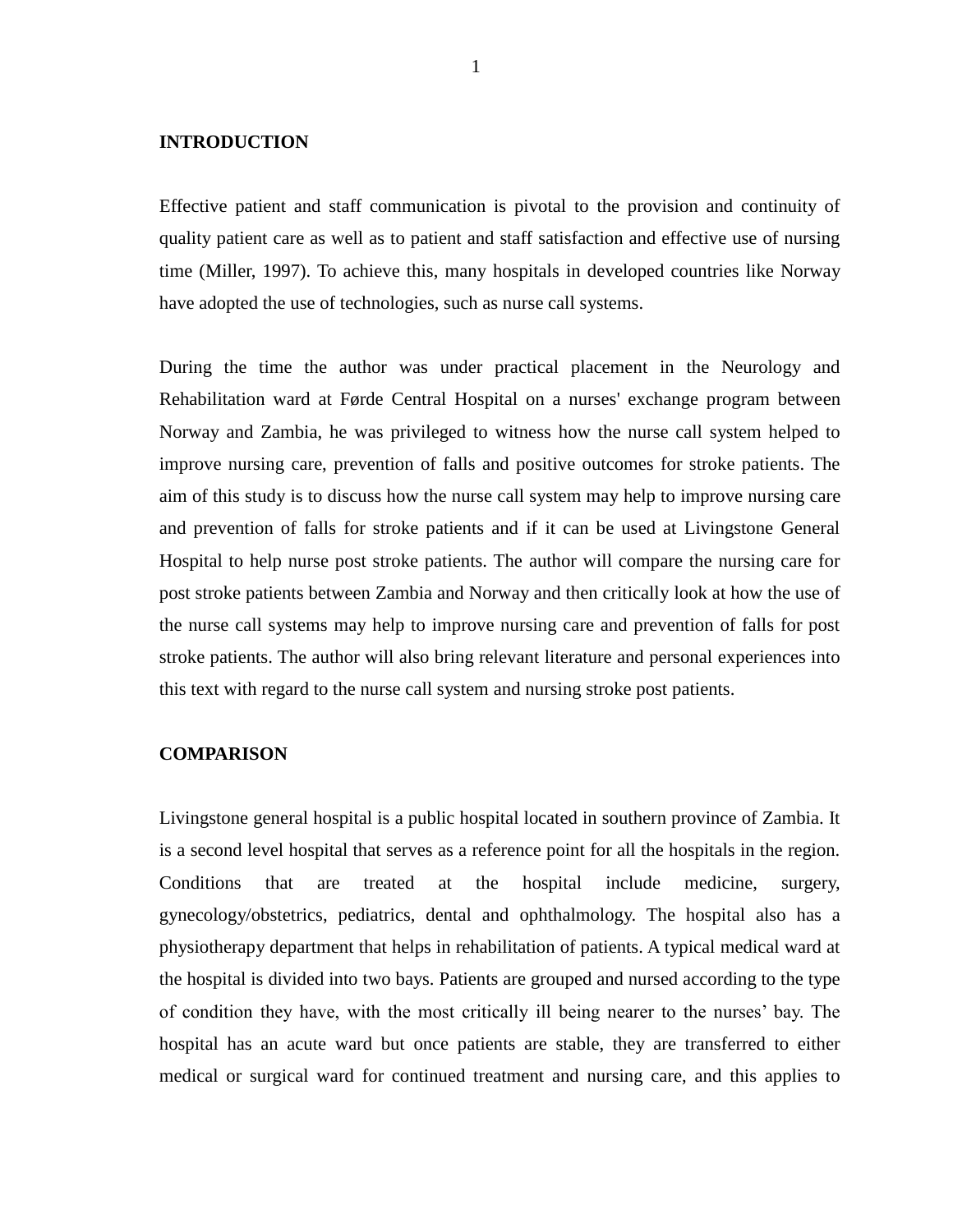stroke patients as well. Due to limited resources, the hospital is unable to keep stroke patients admitted for rehabilitation hence, the patients have go to the physiotherapy department as outpatients. Stroke patients are nursed in the medical ward during the early recovery phase. The hospital has no system in place through which the patients can summon a nurse when they need help thus shouting for help or nurses attention is not uncommon. Sometimes a bed-sider, who is often the patient's relative mostly informs the nurse when the patient needs nursing assistance, and is responsible for basic tasks like toileting assistance and bathing of the patients. The type of nursing practiced at the hospital is called functional nursing, which is as a task-oriented system in which individual caregivers are not given patient assignments, but are expected to perform specific assigned tasks within their capability for all patients in a given area (Daditch, 2003). This nursing modality is favored at Livingstone General Hospital because of shortage of staff. However, Førde Central Hospital, which is located in the county of Sogn og Fjordane in the western part of Norway, treats pediatrics, medical, surgical, orthopedics, obstetrics, gynecology, skin, oncology, neurology and rehabilitation cases among others. Stroke patients are admitted in the Neuro-Rehabilitation ward. Those in acute condition are nursed on the Neurological wing and when they are stable, they are transferred to the Rehabilitation wing where a rehabilitation team plans the care of the patient for the entire rehabilitation period. All the wings are installed with a nurse call system and the patients use the system to call on a nurse when they need assistance. Patients are assigned with their own nurse who is responsible for caring for all their needs and responding to their call alarms during his/her shift. This type of nursing model is called primary nursing, which is defined as a system in which each patient is assigned to a nurse who has 24-hour responsibility for the nursing care delivered to the patient (Tomey, 2004). The author observed that the nursing care of stroke patients in the Neuro-Rehabilitation ward at Førde Central Hospital is more patient centered and better than the one at Livingstone General Hospital perhaps due to various factors that will be explored further later on in this study.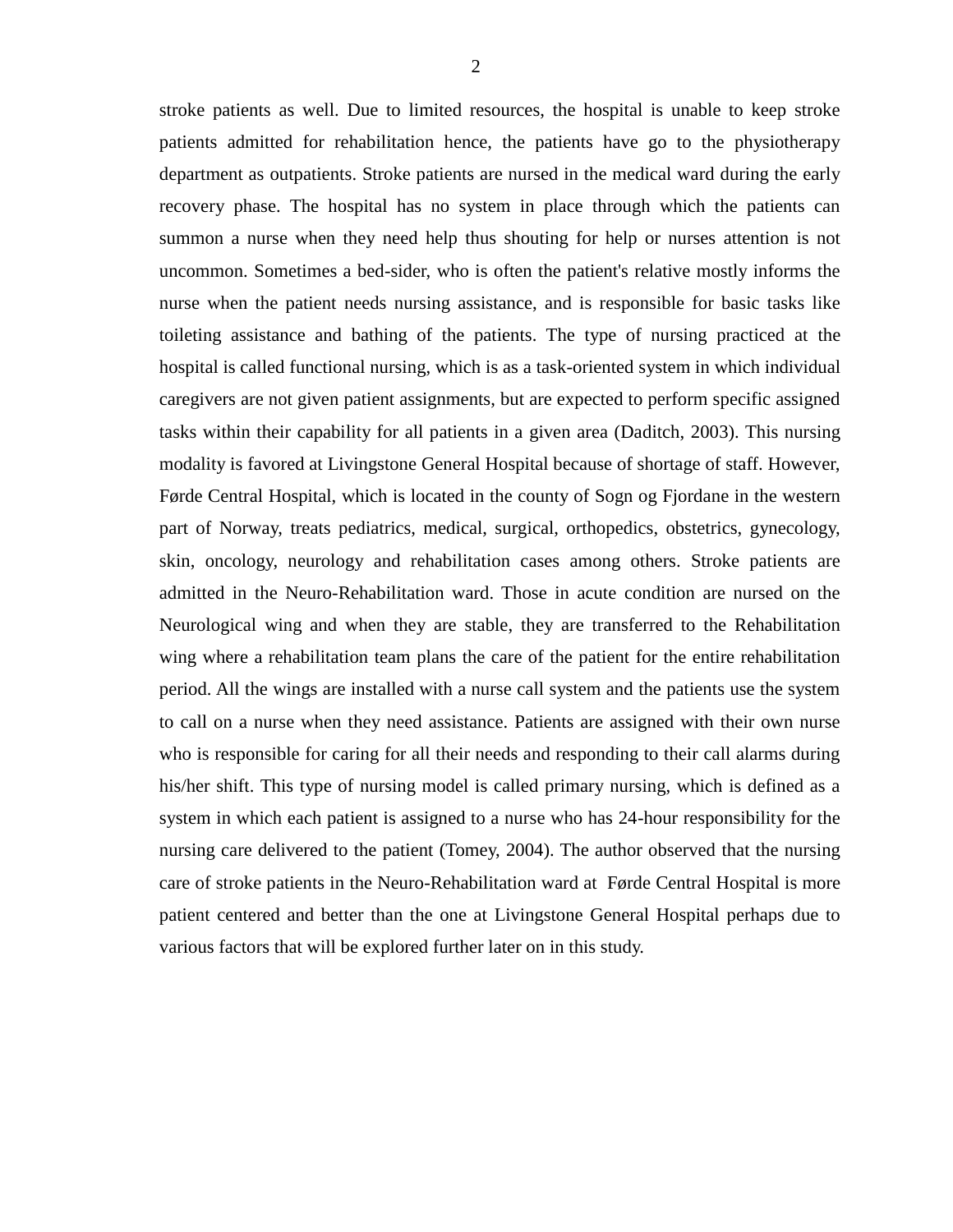#### **NURSE CALL SYSTEM**

Nurse call system also known as nurse call bell or call light is an electrically functioning system by which patients can call upon a nurse from a bedside station or from a duty station. An intermittent tone shall be heard and a corridor lamp located outside the room starts blinking with a slow or a faster rate depending on the call origination. It is essential to alert nurses on time so that they can offer care and comfort without any delay (Unluturk, 2012). In the Neuro-Rehabilitation ward all patient rooms had pull strings and buzzers available within vicinity of the patient's bed and in bathrooms plugged to a socket in the wall. This enabled patients pull a string or push a buzzer to summon a nurse whenever they need help. Most recovering stroke patients needed assistance to perform daily tasks and they called for help using a pull string or buzzer. When a call was initiated, it beeped in the nearest staff base on the call panel which was mounted on the wall, directing the nurse responsible for the patient to the room where the call was coming from. The alarm continued beeping until the nurse was in the room to reset it. Other types of nurse call systems that were available in the ward were:

*Bed alarms*-This type of nurse call had a sensor attached to the patients' bed that triggered the alarm when the patient fell from the bed or attempted to get out of bed. It was used for patients who needed to be closely monitored such as acute stroke patients or patients with seizures secondary to stroke.

*Wrist band buzzers*-This was a wireless type of nurse call that had a sensor worn by the patient around the wrist of the patient. It was commonly used when the patient was in the patient lounge. A call could be initiated by pressing the buzzer and this helped the nursing staff to locate where the call was coming from.

However, it is also important to note that some nurse call systems in other health institutions are more advanced than the one at Førde Central Hospital. These enhanced nurse call systems have sought to provide more than a means for beckoning nursing personnel to the patient's room and to significantly increase their functionality. Although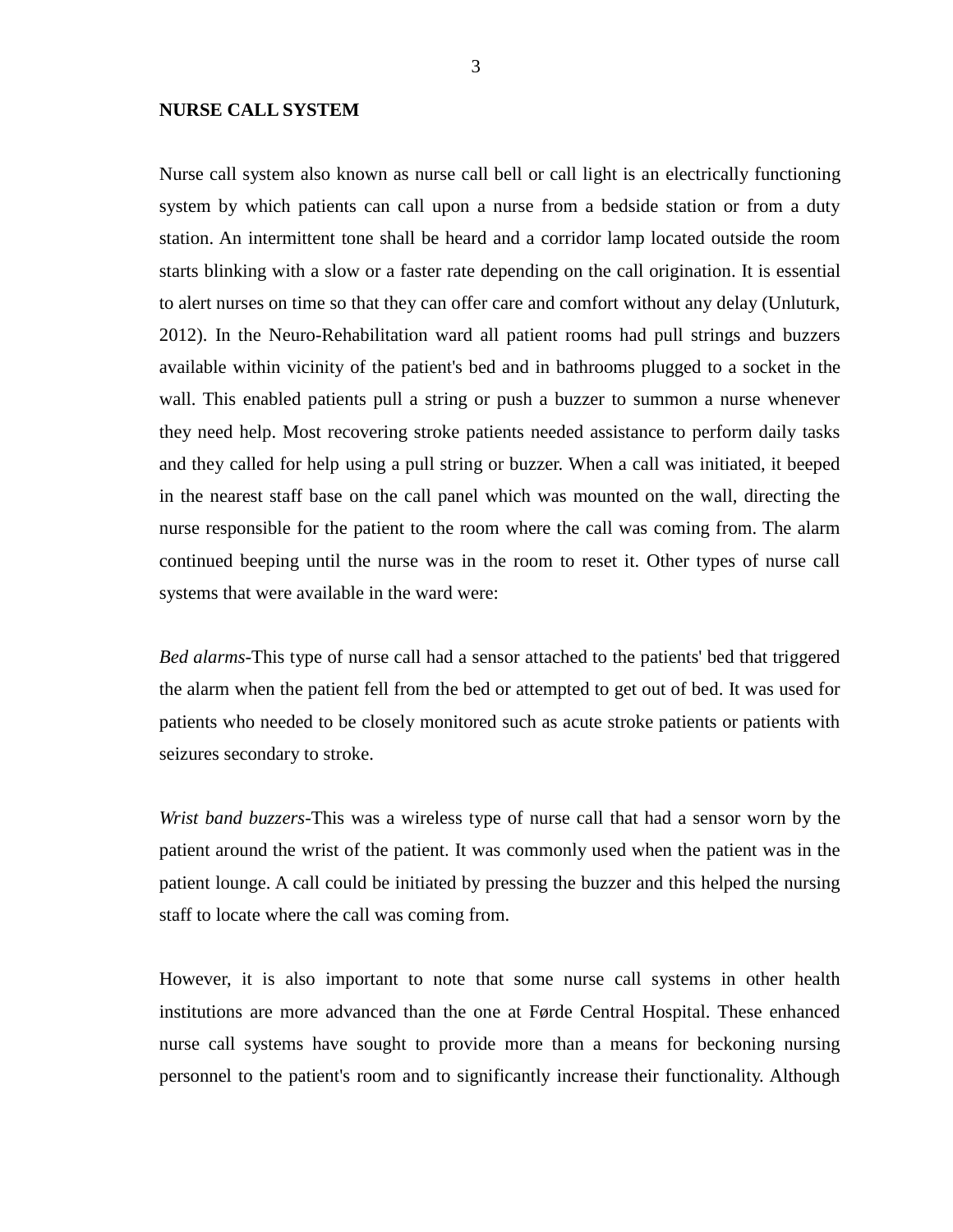these advances provide improvements for workflow and offer an opportunity to improve response times, none of these systems have been shown to improve efficiencies, patient safety or reduce costs (Tzeng, 2010). Perhaps this is something that administrators, policy makers and nurse managers should consider when selecting a type of nurse call system to use.

#### **STROKE PATIENTS**

Stroke is a term used to describe neurological changes caused by an interruption in the blood supply to a part of the brain. The two major types of stroke are ischemic and hemorrhagic. Ischemic stroke is caused by a thrombotic or embolic blockage of blood flow to the brain. Bleeding into the brain tissue or subarachnoid space causes hemorrhagic stroke. Ischemic strokes account for about 83% of all strokes. The remaining 17% of strokes are hemorrhagic (Bowman, 2009). Those who survive a stroke can suffer various degrees of disability depending on which part of the brain has been damaged. Stroke represents a huge burden on the health care system, and on families coping with the aftermath (Rudnicki, 2009). Moreover, the average age of stroke patients is 75 years but the condition can affect people of all ages including children (Rudd, 2009). In line with this statement, most stoke patients are elderly and frail, which reduces their capability to perform self care and increases the risk of falls. Falling is unintentionally coming to rest on the ground, floor, or other lower level (Wolf, 1996), which may have severe consequences, both physically and psychosocially. Individuals with stroke have an increased risk for hip fractures, and after such a fracture, they less often regain independent mobility (Weerdesteyn, 2008). Furthermore, patient rooms that have clutter, poor light or have no nurse call bell are not safe (Burke, 2010), which would increase chances of falls and injury. All this concludes that due to their condition, post stroke patients need to be nursed in an environment with good nurse-patient communication systems that ensure that the nurse is always available for the patient thereby improving nursing care and reducing the risk of falls and injury.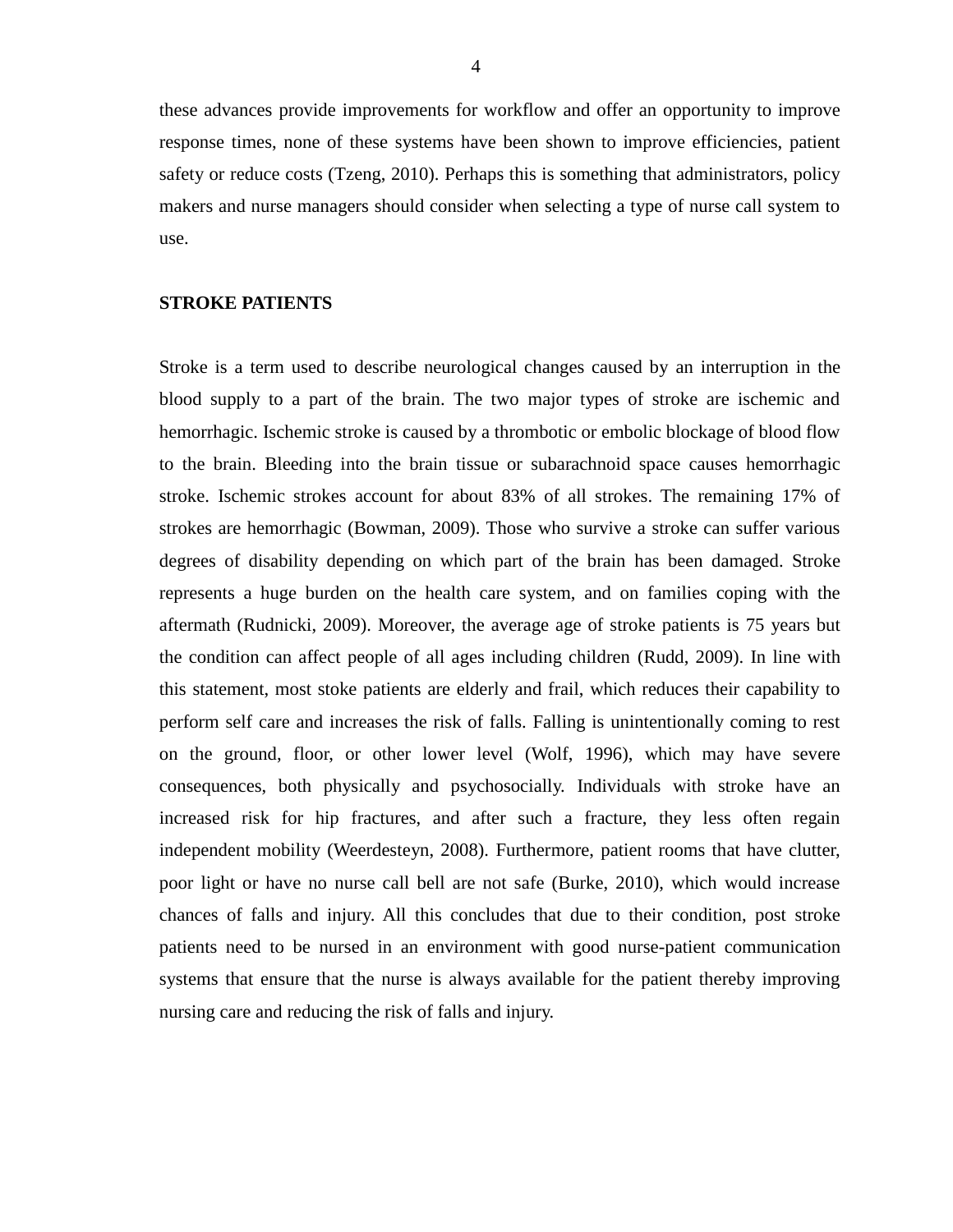#### **DESCRIPTION AND DISCUSSION**

At present, the major health burdens in Sub-Saharan Africa are infectious diseases, including HIV/AIDS, and diseases related to poverty and malnutrition. However, urbanization is predicted to increase the risk factors for vascular disease and hence lead to a sharp increase in stroke, such as is found in developed countries (Connor, 2006). Therefore, one can expect that there will be an increase in stroke patients being admitted into care facilities like Livingstone General Hospital and need for more focus in managing these conditions. Having a nurse patient communication system could become an essential tool in nursing care of post stroke patients. Though there is little research done on the benefits of using the nurse call systems to nursing post stroke patients, there is literature suggesting that these patients need to be nursed in an environment with such systems in place. As earlier noted, all stroke patients are at risk falling in all post-stroke phases (Weerdesteyn, 2008). Among other factors, environments without nurse call systems also stand out as one of the major aspects that can increase the chances of falls. A stroke precipitates muscle weakness, impaired cognition and impulsivity. In addition, these patients are being physically challenged, which places them in higher-risk situations and thus at greater risk for falling (Currie, 2008). This implies that using nurse call systems is essential in caring for post stroke patients. However, there are pros and cons involved with using these systems, which affect nursing care, patient satisfaction and safety.

#### *Nurses' perspective*

Using the experience gained from nursing post stroke patients in Norway and Zambia, incorporating nurse call systems into the care of post stroke patients at Livingstone General Hospital can help improve nursing care and safety. With the emphasis on patient centered nursing care, nurses will not need to depend on relatives much longer to perform basic nursing care duties like toileting assistance. However, it was quite clear to the author that use of the nurse call system favors the primary nursing care model over the functional nursing model. This is so because Livingstone General Hospital is understaffed with nurses. Increased staffing levels are imperative in prompt response to patient call lights. Similarly, a study on patient safety, satisfaction, and quality of hospital care by Aiken, H.L.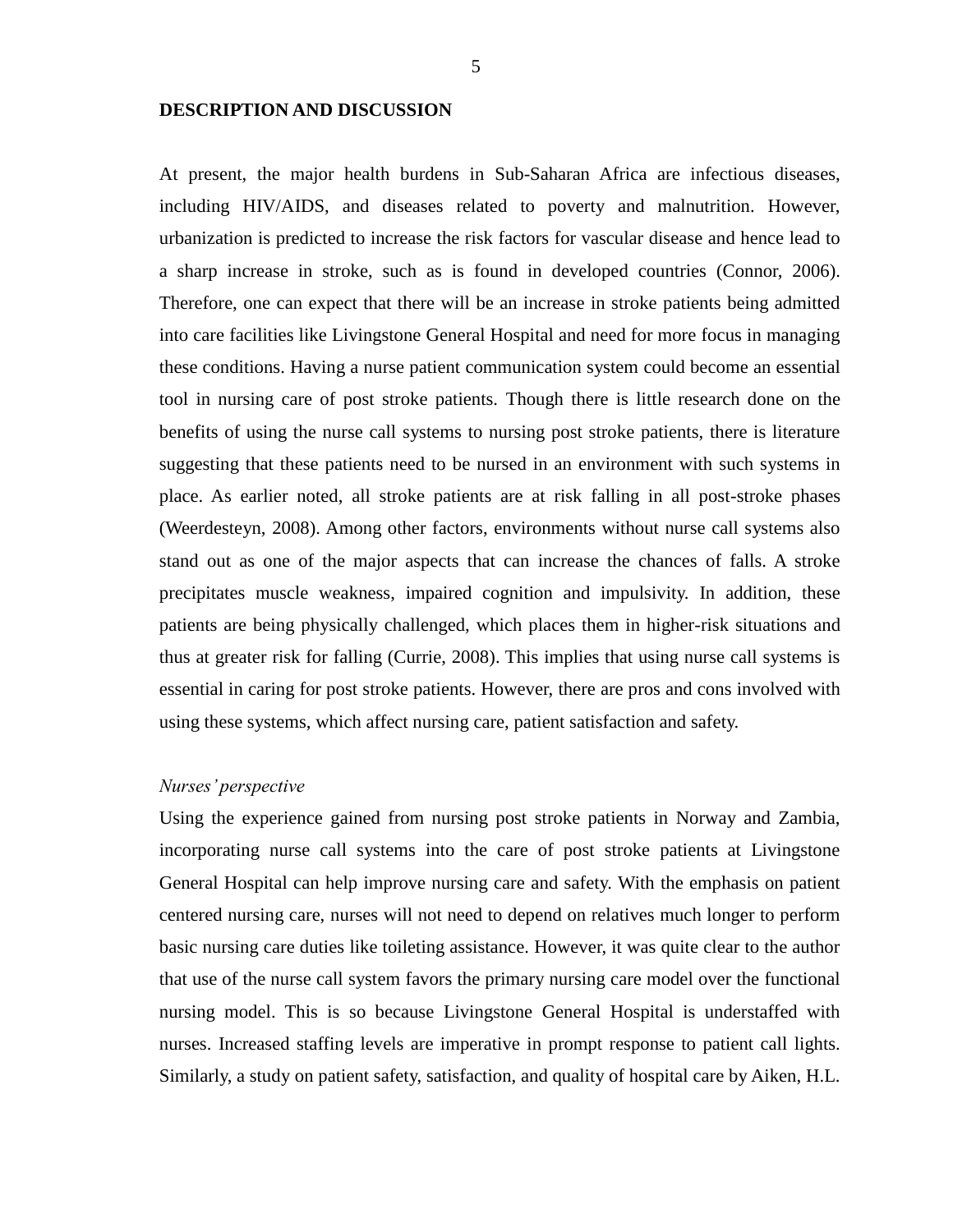et al., (2012) revealed that hospitals with good work environments and nurse staffing had improved outcomes for patients and nurses alike. The other important aspect in responding to nurse call lights is the issue of nurses' attitude towards call lights. Conversely, busy caregivers might find answering call bells time consuming and some might even perceive patients who ring their call bells frequently as "pests" (Deitrick, et al., 2006). However, a study done in four hospitals in the mid west region of the United States concluded that if answering calls was a high priority among nursing tasks, staff would perceive calls as being important, requiring nursing staff's attention, and being meaningful answering calls and should not be perceived as preventing staff from doing the critical aspects of their role (Tzeng, 2010). Additionally, nurses in the Neuro-Rehabilitation ward at Førde Central Hospital had two hourly nursing rounds through the ward especially during the night shift. The author observed that this system appeared to reduce call light use from the post stroke patients because most of the needs of the patients were taken care of during the nursing rounds. This is in line with a study of effects of nursing rounds by Meade CM, 2006 who concluded that a protocol that incorporates specific actions into nursing rounds conducted either hourly or once every two hours can reduce the frequency of patients' call light use, increase their satisfaction with nursing care, and reduce falls.

#### *Patients' perspective*

The nurse call system is perhaps one of the few means of control that patients have over their situation, (Deitrick et. al., 2006) allowing them to be more involved in their care by initiating a call when they need assistance or clarity on matters affecting their health. According to Tzeng, (2010), identified possible reasons why patients and families use call lights, include (but not limited to): (1) urgent calls, (2) toileting assistance, (3) intravenous problems, (4) pain medication, (5) repositioning and transfer assistance, (6) personal assistance (e.g., for food, water), (7) obtaining information, (8) getting nurses' attention, (9) asking for nursing staff's companionship, and (10) accidentally pushing the call light. However, the author observed that toileting assistance, repositioning and transfer, personal assistance, and obtaining information were the leading reasons why post stroke patients used the call light at the Neuro-Rehabilitation ward. However, no matter what the reason could be for a patient to initiate a call, if swift response is not made patients become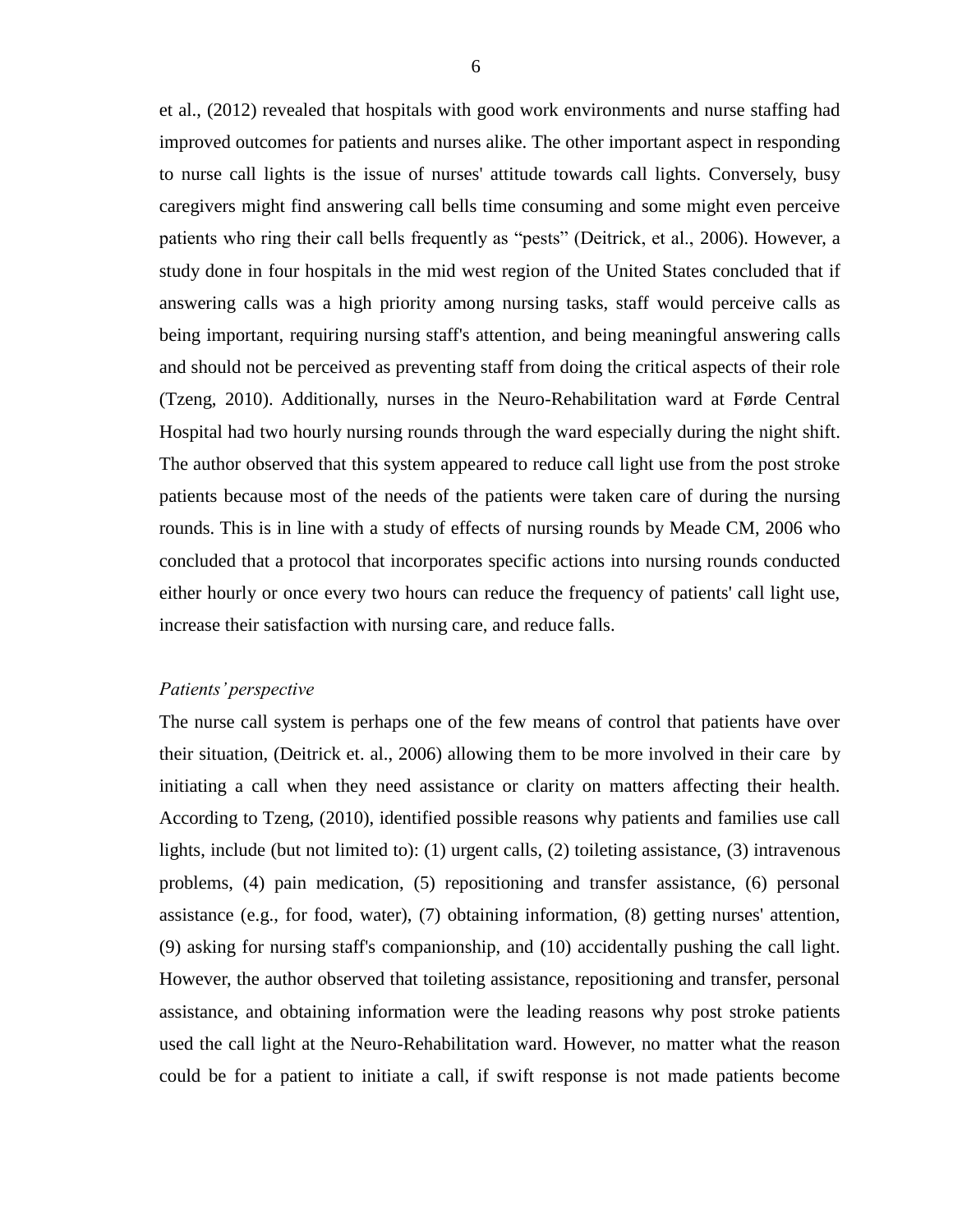impatient and attempt activities that threaten their safety (Deitrick et. al., 2006). Additionally, Tzeng and Yin (2009) found that when staff staff call response was longer, patients were significantly less satisfied with the care they received. In summary, these findings suggest that nurse call systems are important tools in nursing care of post stroke patients. However, patients are safer and more satisfied with the care they receive if their call lights are responded to promptly.

#### *Technical issues*

Another issue of importance service and maintenance of the nurse call system. It could be quite costly to find trained personnel to fix these devices in case of faults. At Førde Hospital, maintenance personnel carried out routine checks on the nurse call system to ensure that it was functioning well. This is something that the administrative body of Livingstone General Hospital has to consider before adopting the use of this technology for nursing post stroke patients.

#### **CONCLUSION**

Conclusively, because stroke patients suffer some degree of disability, having a nurse call system in place at Livingstone General Hospital can help improve nursing care, patient satisfaction and safety. This technology also gives power to patients to exercise some control over their care (Deitrick et. al., 2006). However, using the nurse call system comes with its own challenges such as need for increased staffing levels, which is vital to quick response to call lights and generally the quality of care offered. Delayed response time is associated with more patient dissatisfaction and higher risk of falling. If the use of nurse call systems was to be adopted at Livingstone General Hospital, there would be need to emphasize to staff on the importance of prompt response to call lights. In the Neuro-Rehabilitation ward at Førde Central Hospital, it was quite easy to respond to call lights and offer nursing care in good time because staffing levels were good and acceptable for the number of post stroke patients. On the other hand, due to shortage of staff at Livingstone General Hospital, answering patient call lights would be very challenging to the few nurses who are available to care for a huge number of patients. With the predicted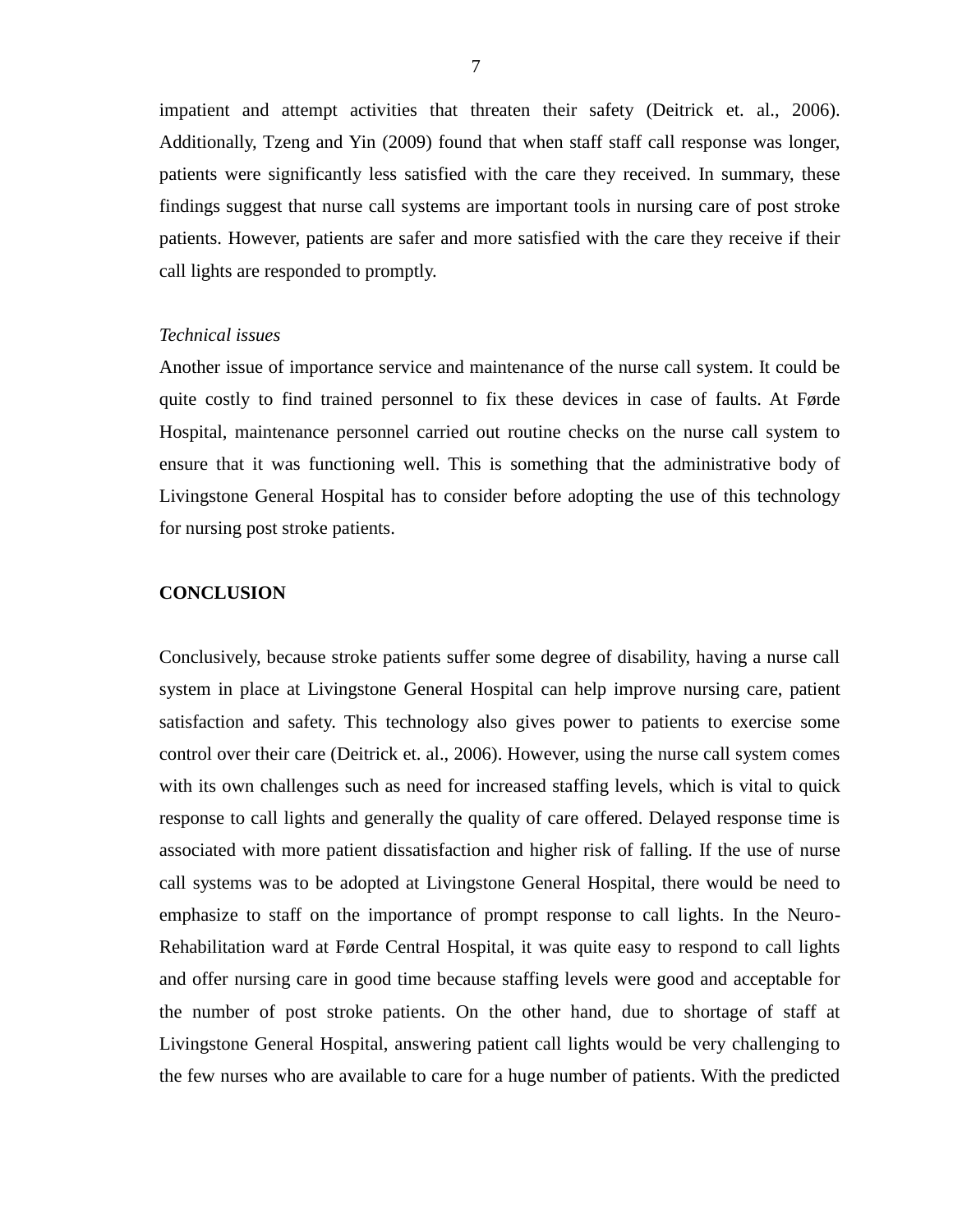increase in stroke patients in developing countries (Connor, 2006) there is need to increase staffing levels to be able to address this concern and ensure patient satisfaction and safety. Furthermore, technical issues such as service and maintenance of this technology can be costly. Therefore, there is need to have an overall idea of the cost of maintenance and service before adopting this technology. Lastly, this study can help policy makers implement strategies that can help nurses deliver better nursing care with the use of nurse call systems for post stroke patients at Livingstone General Hospital.

#### **RECOMMENDATIONS**

Though shortage of staff remains a major problem, author would like to make the following recommendations to the Zambian setting:

- Initiating a protocol of one or two hourly nursing rounds with the use of nurse call systems can help reduce call light use and can be effective in improving nursing care, safety and satisfaction to post stroke patients.
- Nurse Managers could initiate a protocol of encouraging patients to use the call bells and re-orienting staff to the importance of answering nurse call lights promptly.
- Policy makers and administrators at the hospital can lobby from the overseers of the Norway-Zambia nurses exchange program to increase the number of nurses from Livingstone General hospital. This can help more nurses to have hands on experience of working with the nurse call system, which can help them to easily adapt to the new technology once adopted.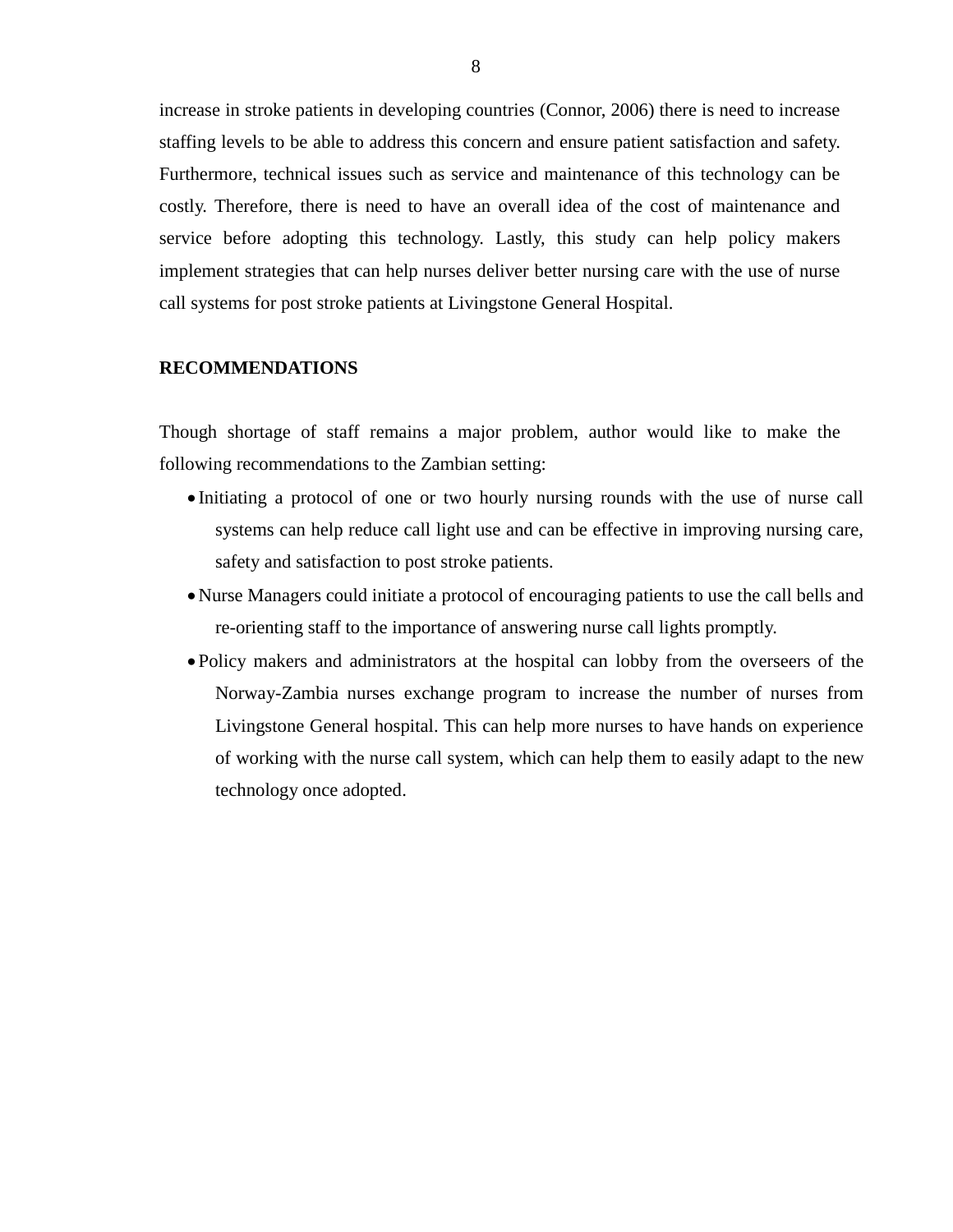#### **REFERENCES**

Aiken, H. L. et.al (2012). Patient safety, satisfaction, and quality of hospital care: cross sectional surveys of nurses and patients in 12 countries in Europe and the United States. British Medical Journal. Available at [http://www.ncbi.nlm.nih.gov/pmc/articles/PMC3308724/.](http://www.ncbi.nlm.nih.gov/pmc/articles/PMC3308724/) (Accessed on 7th December 2012)

Bowman, L. (2009) Management of clients with stroke. In Black, J.M. and Hawks, J.H. (2009). Medical-Surgical Nursing. Clinical Management for Positive Outcomes.8th ed. St. Louis: Saunders Elsevier.

Burke, A. (2010). Preventing falls. Available at: [www.nursingassistanteducation.com/site/courses/eng/nae-pf-eng.php.](http://www.nursingassistanteducation.com/site/courses/eng/nae-pf-eng.php) (Accessed on 5th December 2012)

Connor, M., and Bryer, M. (2006). Stroke in South Africa. Chronic diseases of lifestyle in South Africa: 1995-2005, p195. Cape Town: South African Medical Research Council.

Currie, L. (2008). Fall and injury prevention. In R.G. Hughes (Ed.) Patient safety and quality: An evidence-based handbook for nurses. AHRQ Publication No. 08-0043. Rockville, MD: Agency for Healthcare Research and Quality.

Daditch, K. (2003). Care delivery strategies. In P. S. Yoder-Wise (Ed.), Leading and managing in nursing. p89 .St. Louis: Mosby.

Deitrick, L., Bokovoy, J., Stern, G., and Panik, A. (2006). Dance of the Call Bells , Using Ethnography to Evaluate Patient Satisfaction With Quality of Care. Journal of nursing care quality; 21(4).pp316-324

Meade, C.M., Bursell, A.L., and Ketelsen, L. (2006). Effects of nursing rounds: on patients' call light use, satisfaction, and safety. American Journal of Nursing;106(9):58-70. Gulf Breeze: Alliance for Health Care research

Miller, T. E. (1997). Nurse Call Systems: Impact on Nursing Performance. Journal of Nursing Care Quality;11(3):36-43